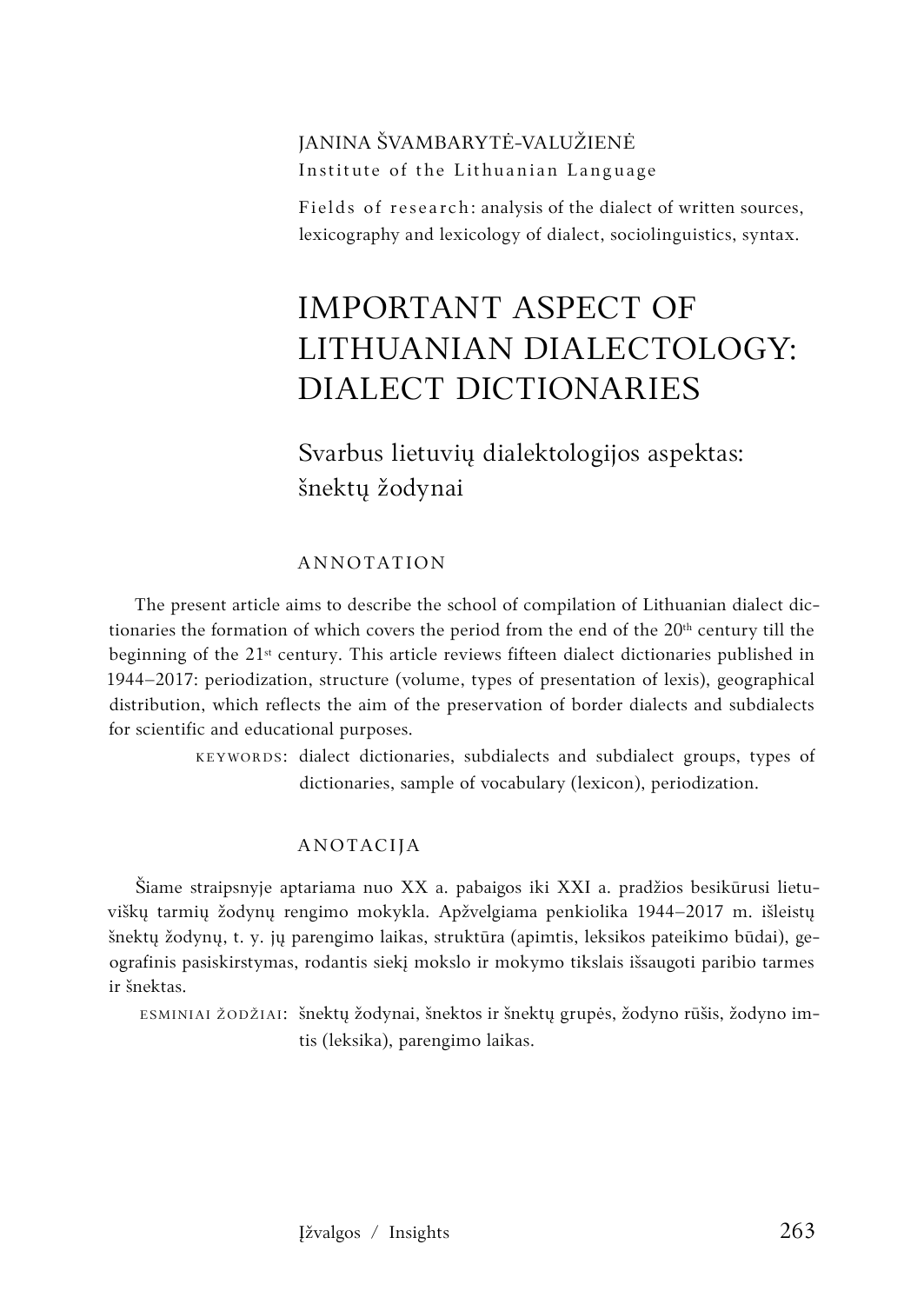### INTRODUCTION

Neogrammarians (Junggrammatiker) are the school of linguists which formed in Germany (Leipzig) in the late  $19<sup>th</sup>$  century. It influenced the appearance of many types of specialized dictionaries in various languages (French, German, Italian, Swedish, Russian and others). The linguistic works in Lithuanian were not an exception.

The period of 1944–2017 described in the article is marked with significant historical, political, economic, and cultural changes. It covers the period of the second Soviet occupation (1944–1990) as well as the years of restored independence (since 1990). This particular period which covers the period of over 70 years is considered the era of linguistic development, establishment of the standard language, dialect levelling and the effort of scientists to preserve the lexis of the Lithuanian language (both written and spoken). To achieve these goals, a remarkable variety of dictionaries has been compiled.

The most significant work in the field of dictionaries during the first period of the independence of Lithuania was the compilation of the material for the *Lietuvių kalbos žodynas* (Lithuanian Language Dictionary) and the writing of this dictionary. This work did not stop during the period of the second Soviet occupation and later, when the independence of Lithuania was restored. Material for the *Lietuvių kalbos žodynas* was collected from various sources, old written sources and Lithuanian dialects; hence, the compilation of this particular dictionary was an unstoppable process regardless of the efforts to stop its publication.1 Since dialect (dialect, subdialect and subdialect groups) lexicon in the *Lietuvių kalbos žodynas* did not reflect the development of a specific dialect, subdialect or subdialect group (the appearance of new words or the disappearance of old inheritance) as well as the expansion or deterioration of dialects, it means that the dialect lexicon did not reflect the inward and outward dialect phenomenon, and the necessity for dialect dictionaries emerged.

The start of linguistic movement stimulated the preparation of dialect descriptions as well as the collection of dialect data. For that reason, dialectologists were determined not only to study dialects but also to preserve their unique lexis.2 Vytautas Vitkauskas, the compiler of the first dialect dictionary, states in its introduction: "In the summer of 1954, encouraged by professor Balčikonis, I tried to collect and record words and phrases from the area of my native Kuršėnai" (Vitkauskas 1976 : 3). Dialectologists were induced to collect

<sup>&</sup>lt;sup>1</sup> For more information, see Pupkis 2013: 31-298.

<sup>2</sup> For more information on the data, see tarmes.lki.lt or http://www.tarmes.lt.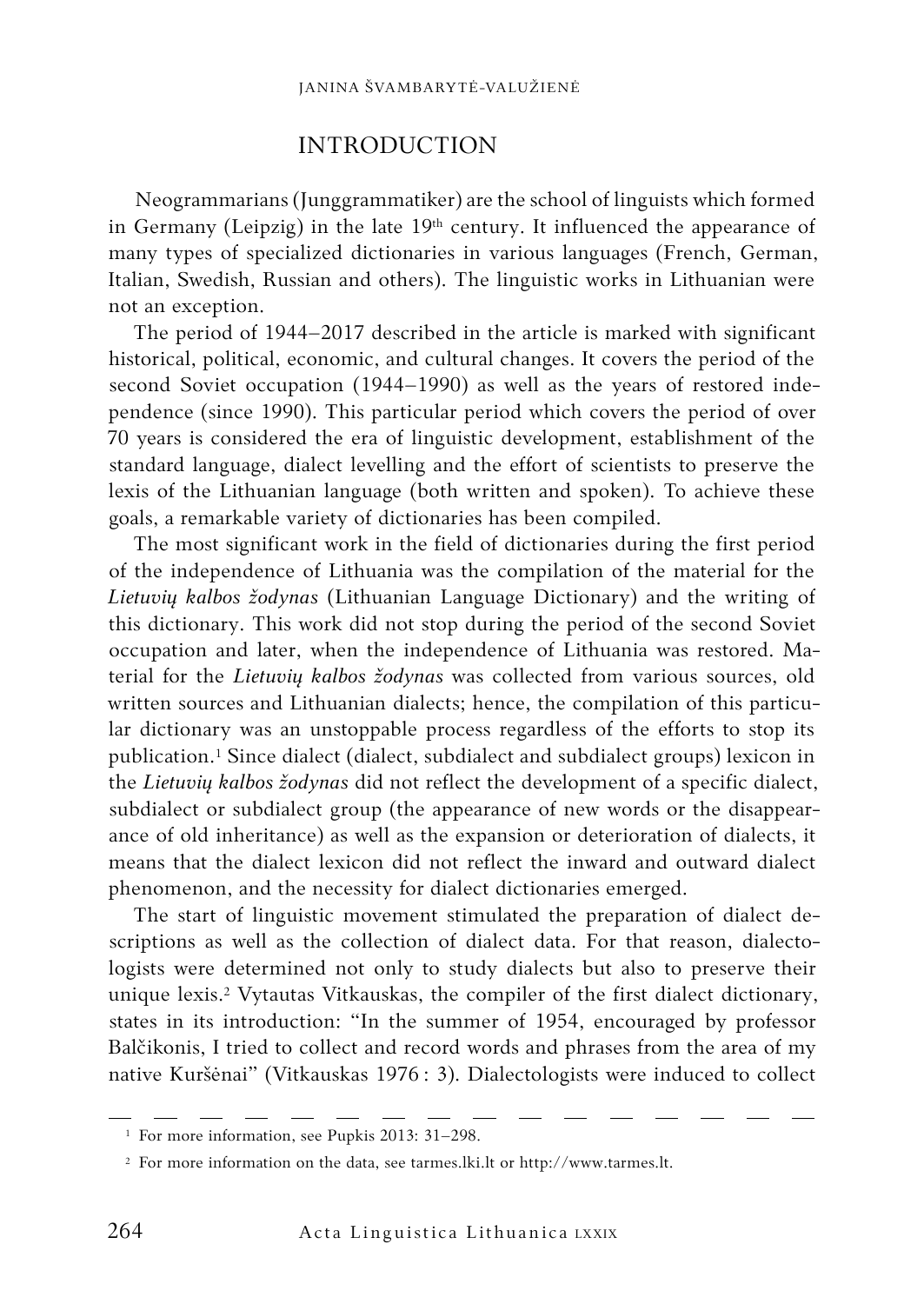dialectal vocabulary as quickly as possible because of the threat: the process of dialect leveling and change, which was related to the changes in the language model of the old and young generations, the deterioration of the rural reality, and the strengthening of the standard language (sometimes the last was a forcible process).3 Aldonas Pupkis, the compiler of a few dictionaries of the Western Aukštaitian dialect of Kaunas region, writes: "My interest in words and dictionaries, instilled by professor Balčikonis and fostered by professor Kazlauskas, encouraged me to start the preparatory work for *Zanavykų šnektos žodynas* (Zanavykai Subdialect Dictionary): to be in charge of the collection of the card index, to manage the group of authors, to edit the text, and to concentrate on the *Kazlų Rūdos šnektos žodynas* (Kazlų Rūdos Subdialect Dictionary) later" (Pupkis 2013: 7).

Professional research of subdialects has always been closely related to the purpose of the preservation of the lexical features of language varieties for future generations. Research material reveals how the work of the compilation of dialect dictionaries was organized and how it is being organized at the moment. The research material includes the dictionaries of Lithuanian dialects, subdialects and their groups published from 1944 to 2017.<sup>4</sup> This article aims to highlight the formation of the Lithuanian dialectal lexicography on the basis of dictionaries of dialect lexicon, which were released in 1944–2017.<sup>5</sup>

In order to achieve the aim, the following objectives were set: 1) to analyze the possible periodization of dialect dictionaries and to present it to the scientific community; 2) to discuss the structural parts of dialect dictionaries (volume, orthography, etc.); 3) to present the local view of dialect dictionaries (geographical distribution in Lithuania and its ethnic areas); 4) to compare the Lithuanian research in the field of dialect dictionaries with the research of dialectologists from the neighboring Baltic states.

In order to justify the conclusions, the descriptive and comparative methods are used with the particular emphasis on the geographical distribution of dialect dictionaries (localization).

<sup>&</sup>lt;sup>3</sup> For more information on the situation of the linguistic point at the end of the  $20<sup>th</sup>$ -beginning of the 21st century, see Švambarytė-Valužienė 2014.

<sup>4</sup> According to the author, the reference point of time is considered to be 2017.

<sup>5</sup> The author does not analyze the issue of lexicography of dialect dictionaries as it would be the topic for a theoretical work but not for a review article. For more information about the theoretical issues of dialect dictionaries, the sampling of dialecticisms, see Sakalauskienė 2010, 2014. For more information on the types of dictionaries, see Jakaitienė 2005, 2006; Zubaitienė 2015.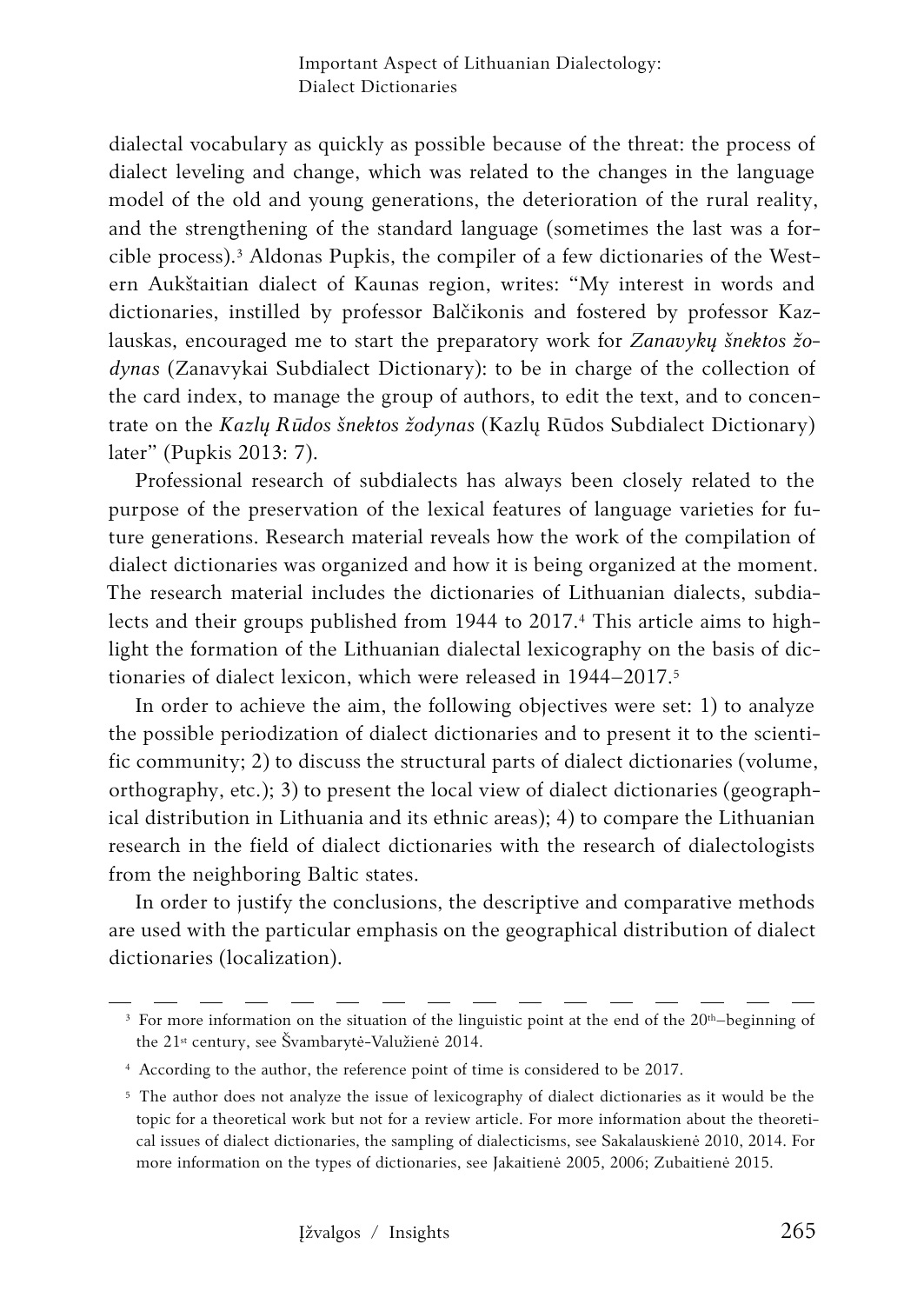# PERIODIZATION OF DIALECT DICTIONARIES

The first Lithuanian dialect dictionary compiled by Vytautas Vitkauskas was published in 1976. The whole 70-year long period, which is being described in this article, can be divided into two parts. Not a single dialect dictionary was published in the first three decades of the Soviet occupation from 1944 to 1976. The first period of more intensive publication of dialect dictionaries covers the decade from 1976 to 1988. It was again followed by a short break in publication of dialect dictionaries. No dictionaries were published in the period from 1988 to 1990.

A new era for Lithuanian dialect dictionaries began after the restoration of independence. The period from 1990 to 2017 can be divided into two periods as well. Five dictionaries were published in the period from 1990 to 2008 and four dialect dictionaries were published in the period from 2008 to 2017. The background for the periodization of the last decades is mostly determined by the differences in quality, not in quantity. Fifteen dialect dictionaries were published in the period of Soviet occupation (1944–1990) and the years of re-established independence (1990–2017). They were compiled by both professional linguists and amateurs. All of them sought to preserve the uniqueness of the dialect on all levels: vocabulary, morphology, word formation, syntax and phraseology, even the index of proper names. All dictionaries can be described in at least five aspects: time, extent, orthography, dialect, and place.

In summary of the above, it should be said that the history of Lithuanian dialect dictionaries can be divided into three periods: 1978–1988 (appearance of the first dialect dictionaries), 1988–2008 (period of the most intensive writing and publishing), 2008–2017 (period of scientifically based multivolume dialect dictionaries). Six dialect dictionaries were published during the period of more than 40 years of Soviet occupation and nine dialect dictionaries, mostly multivolume, were released during 25 years of independent Lithuania (see Diagram 1).



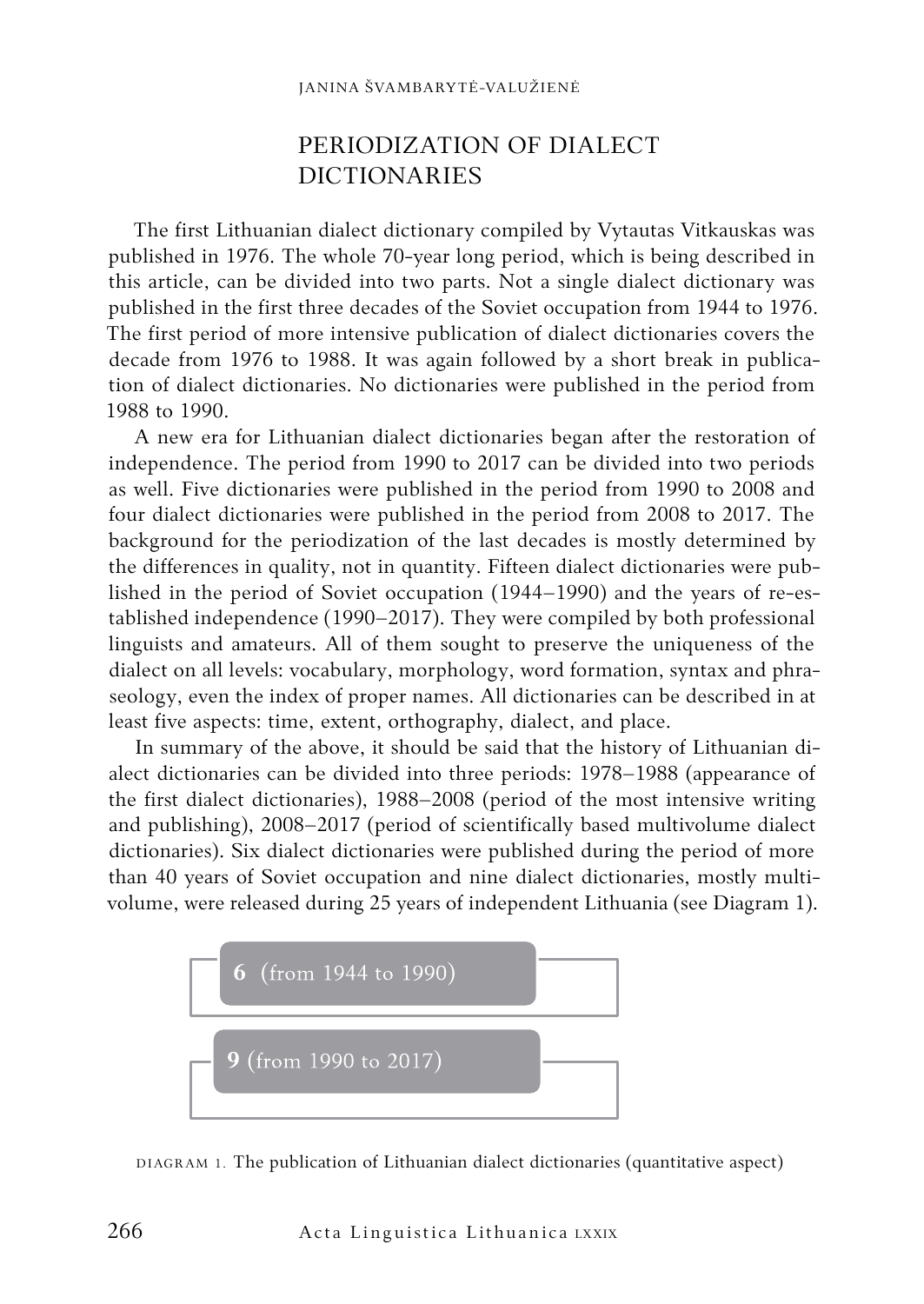# TYPES OF DIALECT DICTIONARIES

Dialect dictionaries fall within the group of explanatory dictionaries which are divided into two categories: a dictionary of a certain dialect, subdialect or subdialect group or a dictionary of all the dialects of a certain language. Fifteen dictionaries mentioned above mostly aim at preserving the vocabulary of subdialects and subdialect groups. *Šiaurės rytų dūnininkų šnektų žodynas* of Southern Žemaitian Varniai region, Southern Aukštaitian *Druskininkų tarmės žodynas*, *Pietinių pietų aukštaičių šnektų žodynas* and Eastern Aukštaitian *Kupiškėnų žodynas* are multidialect dictionaries. Dialect dictionaries (dictionaries of dialects, subdialects or subdialect groups) are usually one-volume, two-volume or three-volume. There is one four-volume dictionary. One-volume dictionaries prevailed until the end of the 20th century. Multi-volume dialect dictionaries are a specific sign defining the Lithuanian dialect lexicography from the beginning of the  $21<sup>st</sup>$  century.

Lithuanian dialect dictionaries make two large groups according to their extent. One-volume dictionaries were usually published until 2000, and more dictionaries containing two, three or four volumes began to appear after 2000. Five dictionaries can be classified as differential, or specialized, dictionaries. Ten dictionaries can be called exhaustive dictionaries. The circulation of the dictionaries is diminishing constantly. For example, the circulation of the first Lithuanian dialect dictionary was three thousand copies, and one dictionary published in 2016 has the circulation of two hundred fifty copies only.

The illustrations of dialect headwords differ. There are examples written in the standard language. For that reason the distinguished dialectal features are partly revealed. To write other words, the simplified phonetic transcription is used which reveals the most significant features of a dialect. The phonetic transcription based on the so called Copenhagen tradition is commonly used (see Diagram 2).



DIAGRAM 2. Presentation of dialectal language in Lithuanian dialect dictionaries (orthographic aspect)

Dialect dictionaries show that the explanation of headwords varies: such references as *lk*, *bk* and the explanation using synonyms are refused<sup>6</sup>; a descriptive

 $6$  lk – Lithuanian literary language, bk – Standard Lithuanian.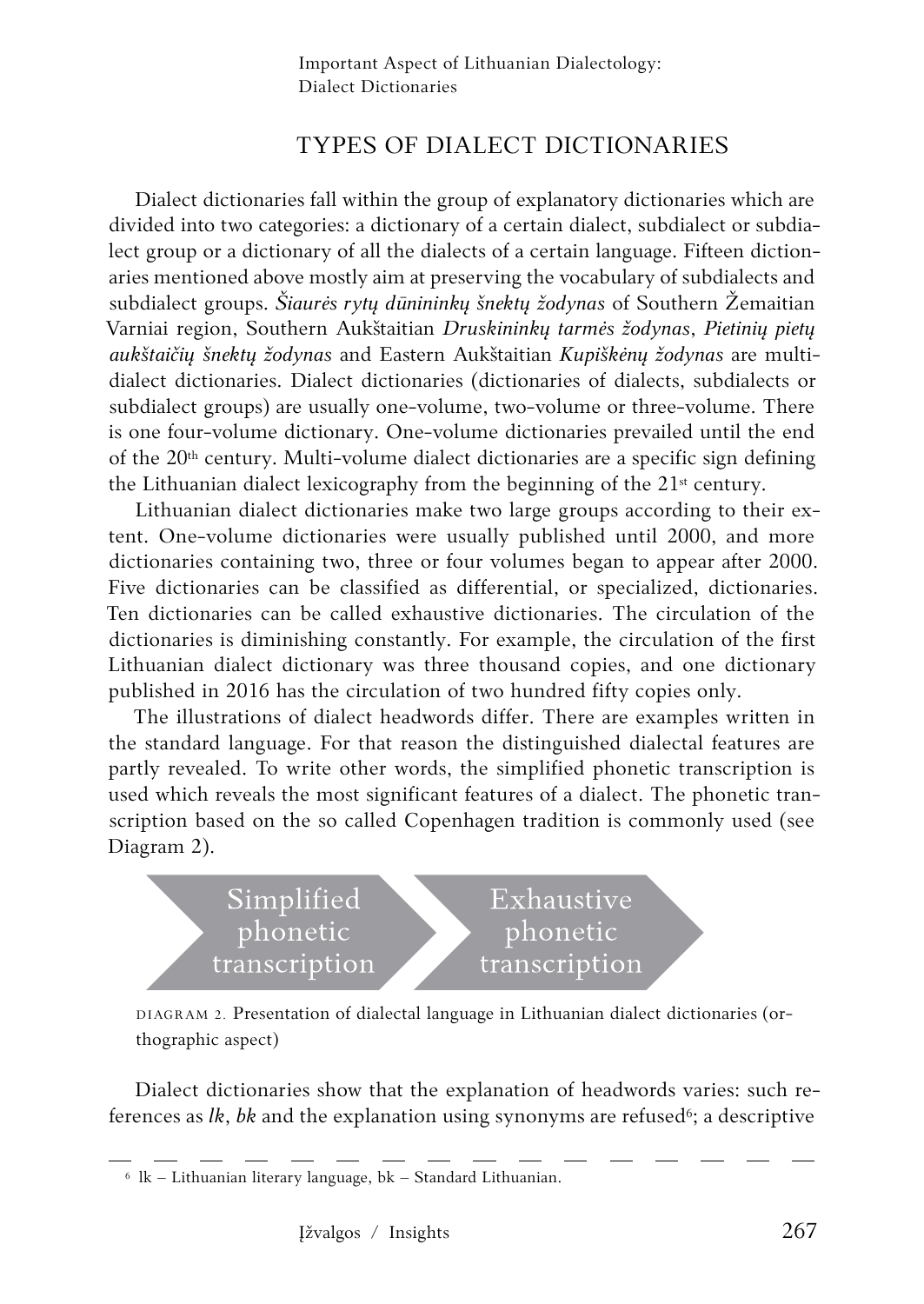explanation is limited and the most suitable equivalent of the meaning of the headword is presented (see Diagram 3).



DIAGRAM 3. The type of the explanation of headwords

The distribution of dialects reflected in the dictionaries under analysis shows that we have three dictionaries of Lithuanian Žemaitian dialects (Vytautas Vitkauskas, *Šiaurės rytų dūnininkų šnektų žodynas*; Juozas Aleksandravičius, *Kretingos tarmės žodynas*; Birutė Vanagienė, *Šiaurės vakarų žemaičių žodynas*) and twelve dictionaries of Lithuanian Aukštaitian dialects (Jonas Petrauskas, Aloyzas Vidugiris, *Lazūnų tarmės žodynas*; Gertrūda Naktinienė, Aldona Paulauskienė, Vytautas Vitkauskas, *Druskininkų tarmės žodynas*; Aloyzas Vidugiris, *Zietelos šnektos žodynas*; Vitas Labutis, *Daukšių krašto žodynas*; *Zanavykų šnektos žodynas*; *Dieveniškių šnektos žodynas*; Klementina Vosylytė, *Kupiškėnų žodynas*; Angelė Vilutytė, *Kaltanėnų šnektos žodynas*; Aldonas Pupkis, *Kazlų Rūdos šnektos žodynas*; Žaneta Markevičienė, Aurimas Markevičius, *Vidiškių šnektos žodynas*; *Lietuvininkų tarmių žodynas*; Asta Leskauskaitė, Vilija Ragaišienė, *Pietinių pietų aukštaičių šnektų žodynas*) (see Chart in the Appendix and Diagram 4).



DIAGRAM 4. Quantitative ratio of Lithuanian dialect dictionaries

268 Acta Linguistica Lithuanica LXXIX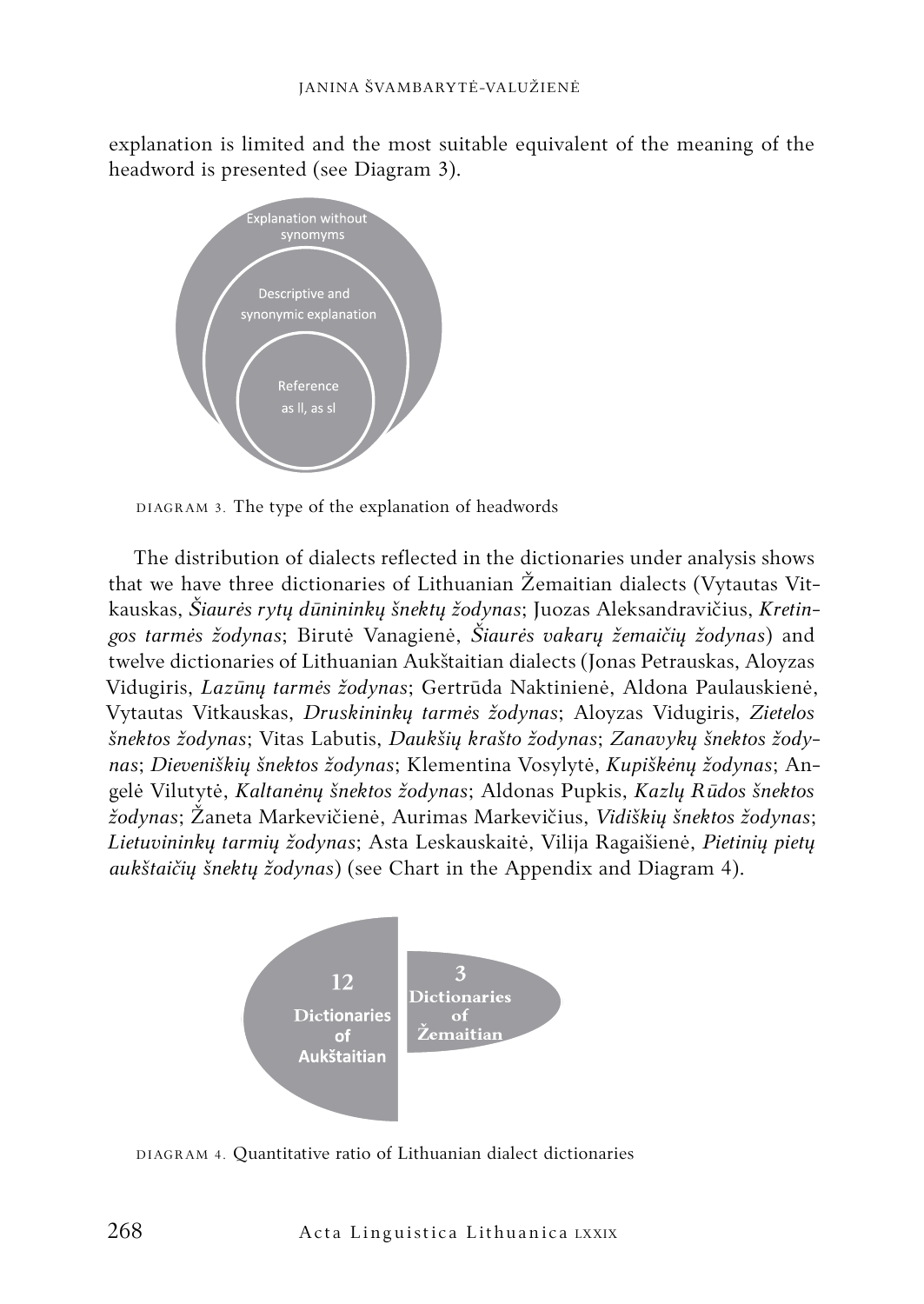Important Aspect of Lithuanian Dialectology: Dialect Dictionaries

As it can be seen from the chart in the Appendix, dialect dictionaries usually have the samples that vary from 30,000 to 50,000 illustrative examples. In the dialect dictionaries which showed up until 2017 headwords are illustrated by both the examples of the spoken language and the dialect, subdialect or subdialect group words from the *Lietuvių kalbos žodynas*. In recent years the headword has been illustrated by the examples from the dialectal spoken language (see Diagram 5).



DIAGRAM 5. Sample of vocabulary of Lithuanian dialect dictionaries (in thousands)

More than 950,000 lexical units are represented in Lithuanian dialect dictionaries. The form of the presentation of lexical units varies from phonetic transcription to simplified phonetic transcription and even the standard language. The sources of lexical data are spoken language and folklore, both in its spoken and written form, written sources (published and manuscripts), folklore tales and songs, the words of folk medicine, etc. *Daukšių krašto žodynas* is an example of the dictionary where the regional proper names of people and places are provided.7

There is a nine-year gap between the first dictionary *Šiaurės rytų dūnininkų šnektų žodynas* and the second dictionary *Lazūnų tarmės žodynas*. The third one – *Druskininkų tarmės žodynas* – was published three years later. We can make an assumption that a ten-year gap (1988–1998) was dedicated to the research and structurization of the data collected during the linguistic movement as well as to the preparation and compiling of dialect dictionaries, the search of proper methods and the preparations to write a dictionary text.8

<sup>7</sup> The author does not evaluate dictionaries according to scientific criteria.

<sup>8</sup> For more information about the linguistic movement, see Pupkis 2016.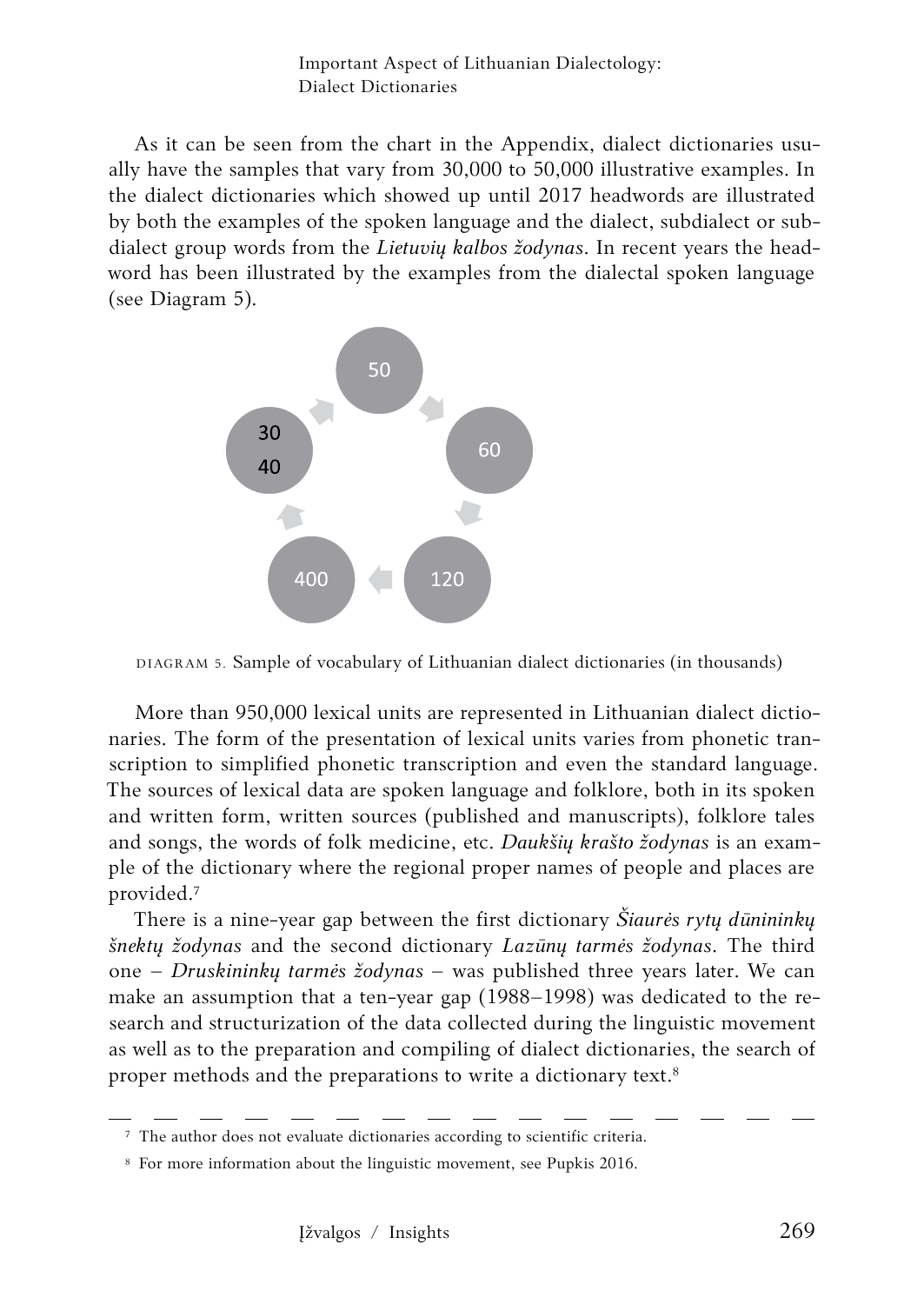The chart shows that almost all the work in the field of dictionary preparation was carried out by well-known lexicographers from the Institute of the Lithuanian Language (former Institute of the Lithuanian Language and Literature, 1952–1990): Vytautas Vitkauskas, Aloyzas Vidugiris, Klementina Vosylytė, Gertrūda Naktinienė and others. These scientists shared their experience with the dialectologists of the younger generation who compiled and edited dictionaries, as well as wrote texts for the dictionaries and prepared a few dialect dictionaries. Danguolė Mikulėnienė, Rima Bakšienė, Asta Leskauskaitė, Vilija Ragaišienė and others should be mentioned.9

# LOCALIZATION OF DIALECT DICTIONARIES

From the geographical point of view, all the dialect dictionaries of the period in question (1944–2017) are distributed in Lithuania unevenly (see Map).



The geographical distribution of Lithuanian dialect dictionaries shows that a significant part of dialect and subdialect dictionaries represents the dialects and subdialects of peripheral areas as well as the ethnic regions which now belong to Belarus.

<sup>9</sup> Thanks to college Vilija Ragaišienė for her remarks about the lack of exhaustive reviews of dialect dictionaries as well as the lack of articles presenting the main theoretical problems of lexicography: types of dictionaries, structures, methods of dictionary-making.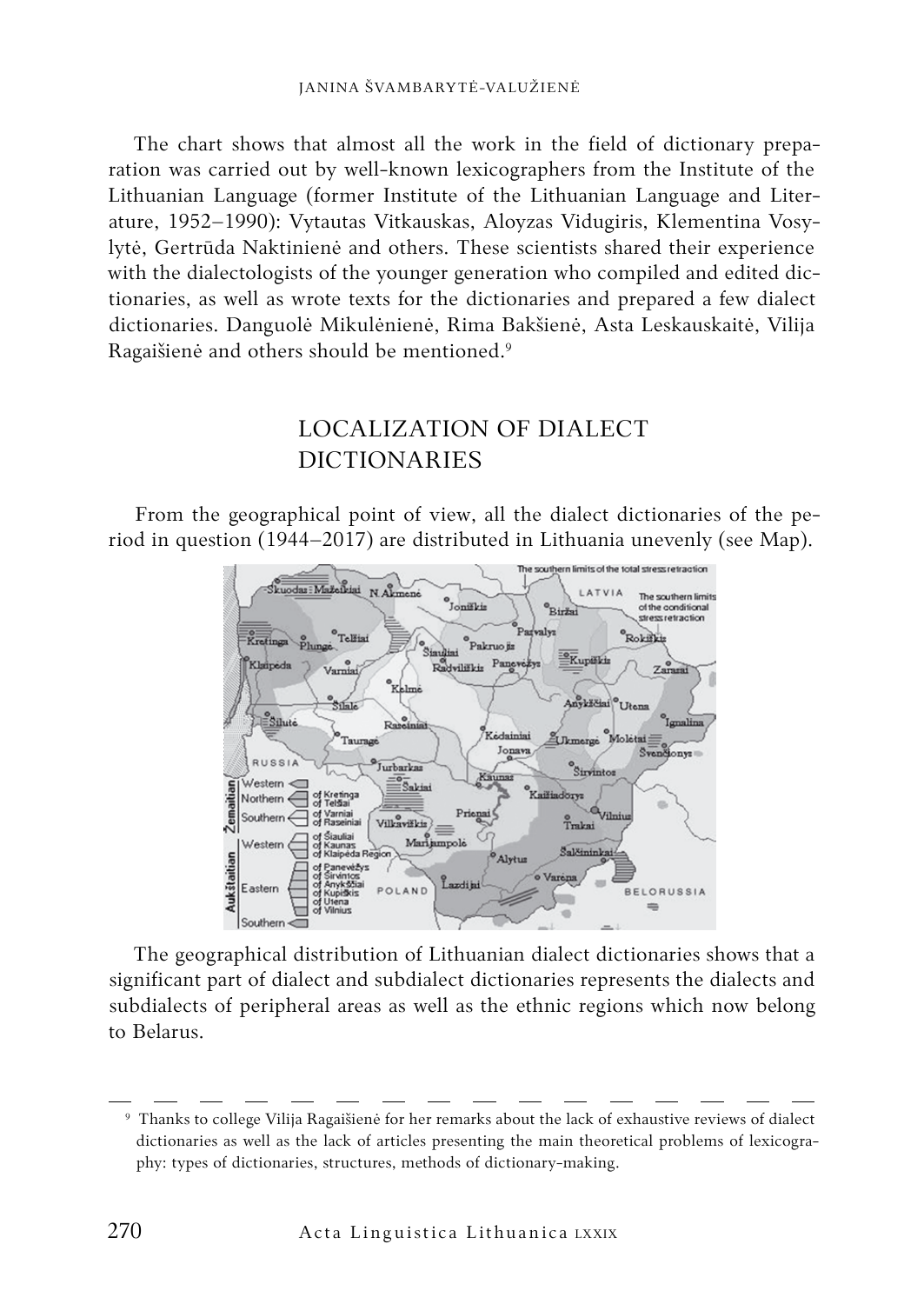Dialect dictionaries were written unevenly from the geografical point of view. The geographical and statistical analysis enables us to see that the subdialects which have been thoroughly lexicographically researched are the Southern Žemaitian of Varniai, the Northern Žemaitian of Telšiai, Kretinga and the Western Aukštaitian of Kaunas, the Eastern Aukštaitian of Kupiškis, Širvintos, Vilnius, Southern Aukštaitian. The subdialects under investigation are the Southern Žemaitian of Raseiniai, the Western Aukštaitian of Šiauliai, the Eastern Aukštaitian of Panevėžys, Anykščiai, Utena.

The analysis of the types of Lithuanian dialect dictionaries reveals that exhaustive dictionaries take dominating positions. Therefore, the main and evident conclusion which can be made is that the data of Lithuanian dialect dictionaries can enrich and enlarge the basis of lexis for the Great Academic *Lietuvių kalbos žodynas* significantly. Data from all the dialect dictionaries reveal the ethnic uniqueness of a particular region, historical events and their evaluation. What is more, it shapes the linguistic self-confidence and identity of the person, raises interest in one's dialect.10

It is worth emphasizing the remarkable variety of dialects and their importance while forming linguistic identity.

# A VIEW INTO THE LEXICOGRAPHICAL WORKS OF BALTIC COUNTRIES

The situation relating to the compilation of dialect dictionaries is very similar in Latvia. It is obvious that the largest number of dictionaries were published after Latvia regained its independence.11 One-volume dictionaries of Eduards Ādamsons and Elga Kagaine *Vainižu izloksnes vārdnīca* (2000), Brigita Bušmane *Nīcas izloksnes vārdnīca* (2017) must be mentioned among them. Latvian dialectologists, similarly to Lithuanian ones, write exhaustive, usually two-volume, dictionaries. Two-volume dictionaries of Sarmite Baluode (Sarmīte Balode) and Ilga Jansone *Kalnienas izloksnes vārdnīca* (2017) as well as Antonina Reķēna *Kalupes izloksnes vārdnīca* (1998) were published.

Latvians turned their attention to abundant comparison forms which are unique and significantly enrich the standard language. *Sinoles izloksnes salīdzinājumu vārdnīca* (2001) prepared by Maiga Putniņa and Agris Timuška is based

<sup>10</sup> See *Lietuvių kalbos žodynas.*

<sup>&</sup>lt;sup>11</sup> Special thanks to Assoc. Prof. Dr. Edmundas Trumpa, University of Latvia, Department of Latvian and Baltic studies, Chair of Baltic Linguistics.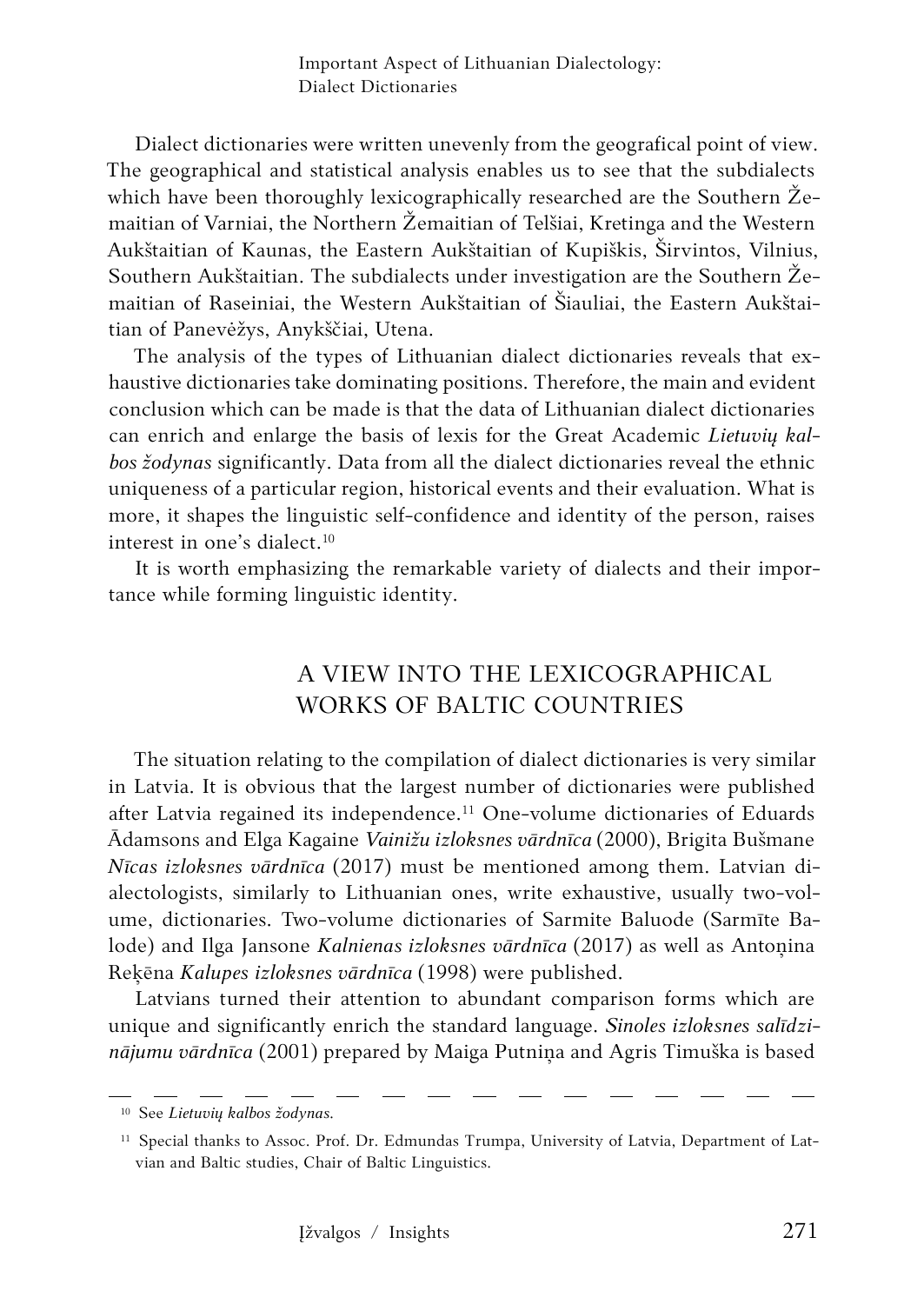on the comparisons of one subdialect. During the period of the Soviet occupation a three-volume dictionary of Elga Kagaine and Silvija Raģe *Ērģemes izloksnes vārdnīca* (1977–1983) was published in Latvia. Five dictionaries (and one dictionary of comparisons) were published in Latvia in the period from 1944 to 2017. An investigation into the dialect dictionaries published in Lithuania and Latvia shows that the proportion is 6:1 as far as the period from 1940 to 1998 is concerned and 9:4 regarding the period from 1998 to 2017. Latvian linguists are preparing the collection of all the Latvian dialects – *Latviešu valodas dialektu atlants*.12 In recent years Latvian dictionaries have appeared in electronic versions as well.<sup>13</sup>

In the beginning of the  $20<sup>th</sup>$  century (in 1920, to be precise) Estonian linguists developed the program and references for the compilation of dialect dictionaries. Dictionaries (electronic forms) from different parts of Estonia – Kihnu, Seto, Hiiu14 – can be found. Some of them, e.g. *Small Dialectological Dictionary*, was prepared in the period from 1982 to 1989. In 2011, *Vanapärase Võru murde sönaraamat* (*The Dictionary of Old Võru Dialect*) was published. The Institute of the Estonian language stores the Alphabetical Archive of Dialect Dictionary (2.7 million paper slips). Estonian linguists are preparing the virtual database DED (Dictionary of Estonian Dialects), which will be accessible by all the members of the society. The words of the standard Estonian language as well as the words of all dialects of this language will be provided in this database.15 Some facts mentioned above prove that Estonian dialectologists have made a significant impact in the field of dialectal studies. On the other hand, Estonian linguists prefer electronic versions of dictionaries to paper ones.

To summarize the dialectological work accomplished by Baltic linguists since 1990, we can mention two approaches. Lithuanian dialectologists prepared dictionaries which cover almost all the peripheral areas of the country as well as ethnic territories. Latvians prepared subdialect or specialized dictionaries (such as the comparative dictionary of dialects). They are also determined to publish the collection of all Latvian dialects. Estonians prefer to digitize manuscript and published dictionaries of Estonian dialects and to prepare a single digitalized database.

<sup>12</sup> See *Latviešu valodas dialektu atlants*. *Leksika* (1999); *Latviešu valodas dialektu atlants. Fonetika* (2013).

<sup>13</sup> See Balode, Jansone 2017.

<sup>14</sup> *Seto Dictionary* (2016), *Eastern Dialect Dictionary* (2016), *Hiiu Dictionary* (2015), *Kihnu Dictionary* (2013). See https://www.eki.ee/EN.

<sup>15</sup> For more information, see Kalvik, Kendla 2018: 52.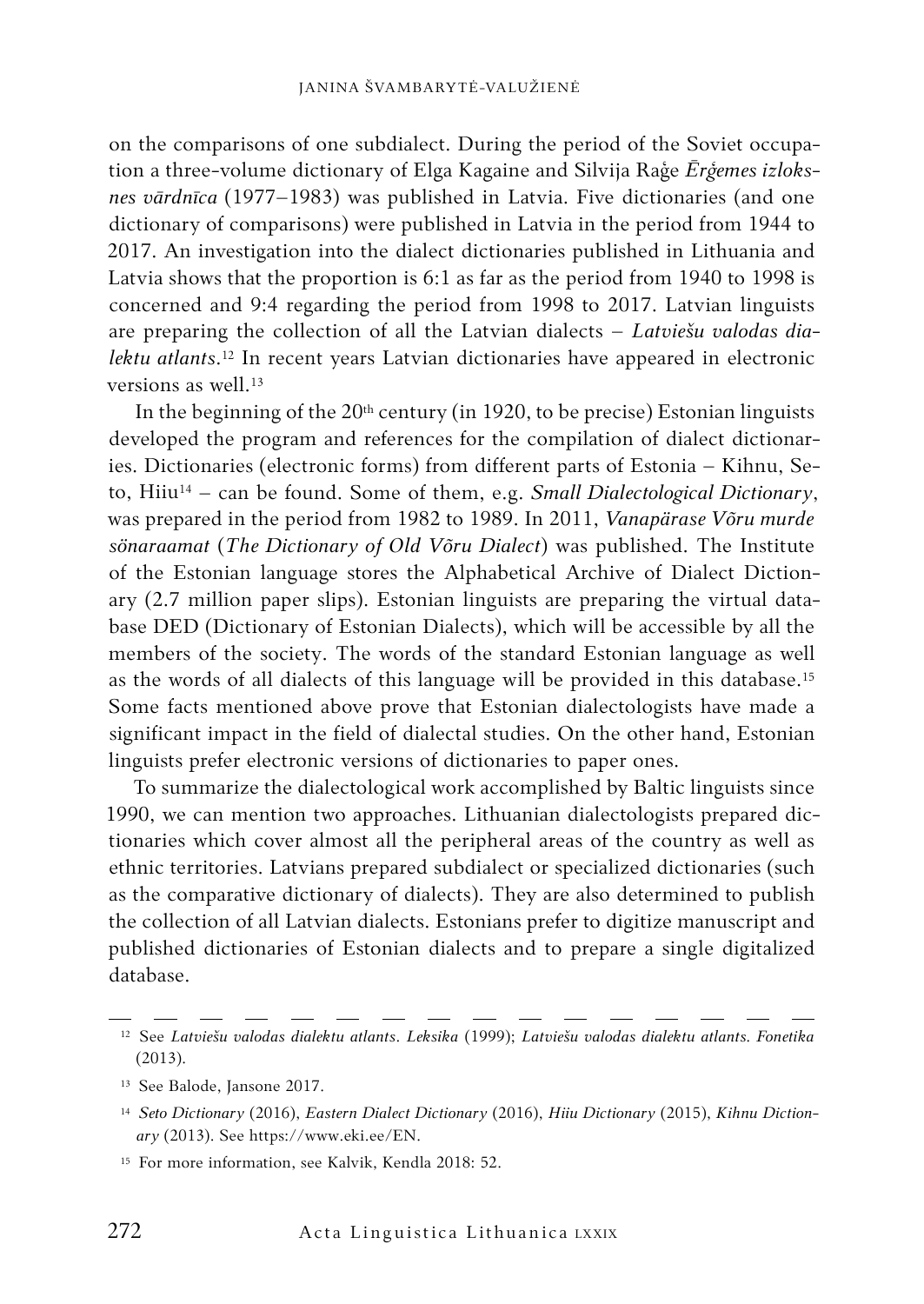### **CONCLUSIONS**

The research material suggests that the Lithuanian school of dialect dictionary-making started to form in the 1960s–1970s. It should be noted that the authors and compilers of dialect dictionaries start to move away from the methods and principles used while writing the *Lietuvių kalbos žodynas* in the beginning of the  $21<sup>st</sup>$  century only. Instead, they use their own methods (e.g. presentation of words in thematic groups or alphabetically; usage of phonetic transcription (it can vary from simplified and close to the standard language to detailed phonetic transcription), descriptions of dialectal features (from descriptive to scientific research) and others). Hence, the school of the Lithuanian dialectical lexicography could be considered as formed from the year 2000 only.

During the period of 1944–2017 fifteen dialect dictionaries were published in Lithuania. This era can be divided into two smaller periods marked with significant historical changes: the first is from 1944 to 1990 and the second – from 1990 to 2017. The first period involves the years of Soviet occupation and can be subdivided into two smaller groups: the years of the first dialect dictionaries (1976–1988) and the years when not a single dialect dictionary was published (1988–1990). The period of restored independence (1990–2017) can also be subdivided into two parts: 1) from 1990 to 2008 when five dialect dictionaries were published and 2) from 2008 to 2017 when four dialect dictionaries appeared.

Five dictionaries (out of fifteen mentioned above) are considered as differential ones and ten are regarded as the dictionaries of an exhaustive (systemic) type. In the period of 70 years the print runs have dropped dramatically. The first dialect dictionary published in 1976 had a print run of 3,000, whereas a dictionary published in 2016 had a circulation of 250 copies.

Dialectologists of the Institute of the Lithuanian Language seek to investigate and preserve the language of peripheral areas: the dialects of ethnic Lithuanian lands or the subdialects and subdialect groups of border territories as well as the dialects and subdialects of the Lithuanian periphery.

Despite the fact that the specific principles of dictionary-making are still a matter of discussion, it is obvious that dictionaries are compiled for some purposes. A long-lasting value, scientific research, applied and educational benefits should be mentioned among them. In 2011, the digital dictionary *Lithuanian Dialects* / *Lietuvių tarmės* was released in a CD format.

Dialect dictionaries not only supplement greater lexicographical works (such as *Lietuvių kalbos žodynas*) but also reflect the ethnic peculiarities of the region, historical events and their evaluation, personal linguistic self-consciousness and self-esteem, and stimulate interest in a native dialect.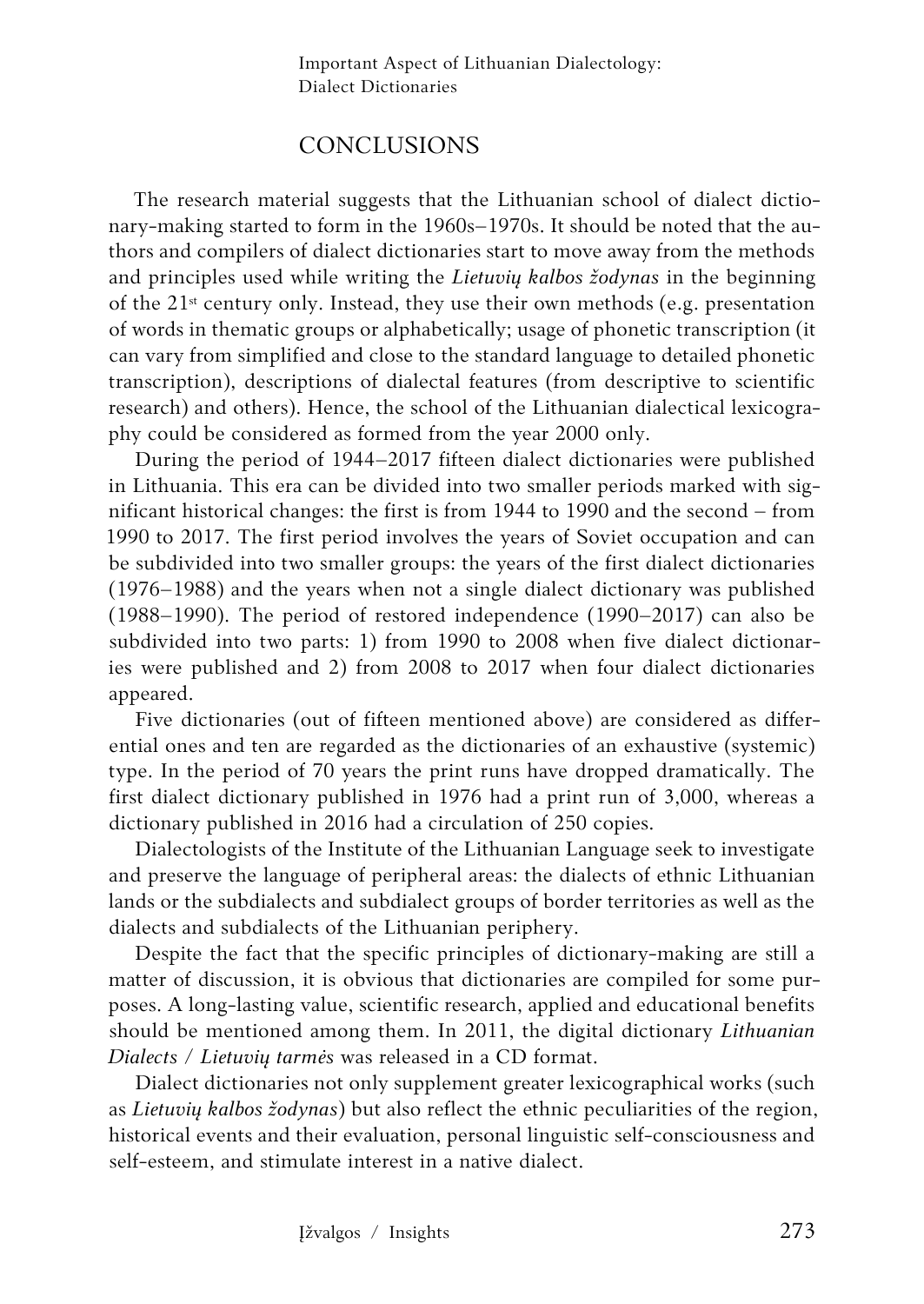#### REFERENCES

Ādamsons Eduards, Kagaine Elga 2000: *Vainižu izloksnes vārdnīca.* Rīga: Latviešu valodas institūts.

Balode Sarmīte, Jansone Ilga 2017: *Kalnienas izloksnes vārdnīca* 1–2. Rīga: LU Latviešu valodas institūts.

Bušmane Brigita 2017: *Nīcas izloksnes vārdnīca.* Rīga: Latviešu valodas institūts.

Jakaitienė Evalda 2005: *Leksikografija*. Vilnius: Mokslo ir enciklopedijų leidybos institutas.

Jakaitienė Evalda 2006: *Žodynų istorijos apybraiža*. Vilnius: Vilniaus universiteto leidykla.

Kagaine Elga, Raģe Silvija 1977–1983: *Ērģemes izloksnes vārdnīca* 1–3. Rīga: Zinātne.

Kalvik Mari Liis, Kendla Mari 2018: The Dictionary of Estonian Dialects: Past and Present. – *SIDG Abstracts* (E-Book), 52.

*Latviešu valodas dialektu atlants*. *Fonetika*. Rīga: Zinātne, 2013.

*Latviešu valodas dialektu atlants*. *Leksika*. Rīga: Zinātne, 1999.

*Lietuvių kalbos žodynas* 1–20, 1941–2002, elektroninis variantas (antras elektroninis leidimas), red. kolegija: Gertrūda Naktinienė (vyr. redaktorė), Jonas Paulauskas, Ritutė Petrokienė, Vytautas Vitkauskas, Jolanta Zabarskaitė. Vilnius: Lietuvių kalbos institutas, 2013.

*Lietuvių tarmės* / *Lithuanian Dialects* 3. Vilnius: Lietuvių kalbos institutas, 2011.

Pupkis Aldonas 2013: *Juozas Balčikonis ir didysis "Lietuvių kalbos žodynas".* Vilnius: Lietuvių kalbos institutas.

Pupkis Aldonas 2016: *Lietuvių kalbos sąjūdis 1968–1988 m.* Vilnius: Lietuvių kalbos institutas.

Putniņa Maiga, Agris Timuška 2001: *Sinoles izloksnes salīdzinājumu vārdnīca*. Rīga: LU Latviešu valodas institūts.

Reķēna Antoņina 1998: *Kalupes izloksnes vārdnīca* 1–2. Rīga: Latviešu valodas institūts.

Sakalauskienė Vilija 2014: Lietuvių tarminių žodynų tipai ir jų rengimo principai. – *Leksikografija ir leksikologija* 4. Vilnius: Lietuvių kalbos institutas, 141–157.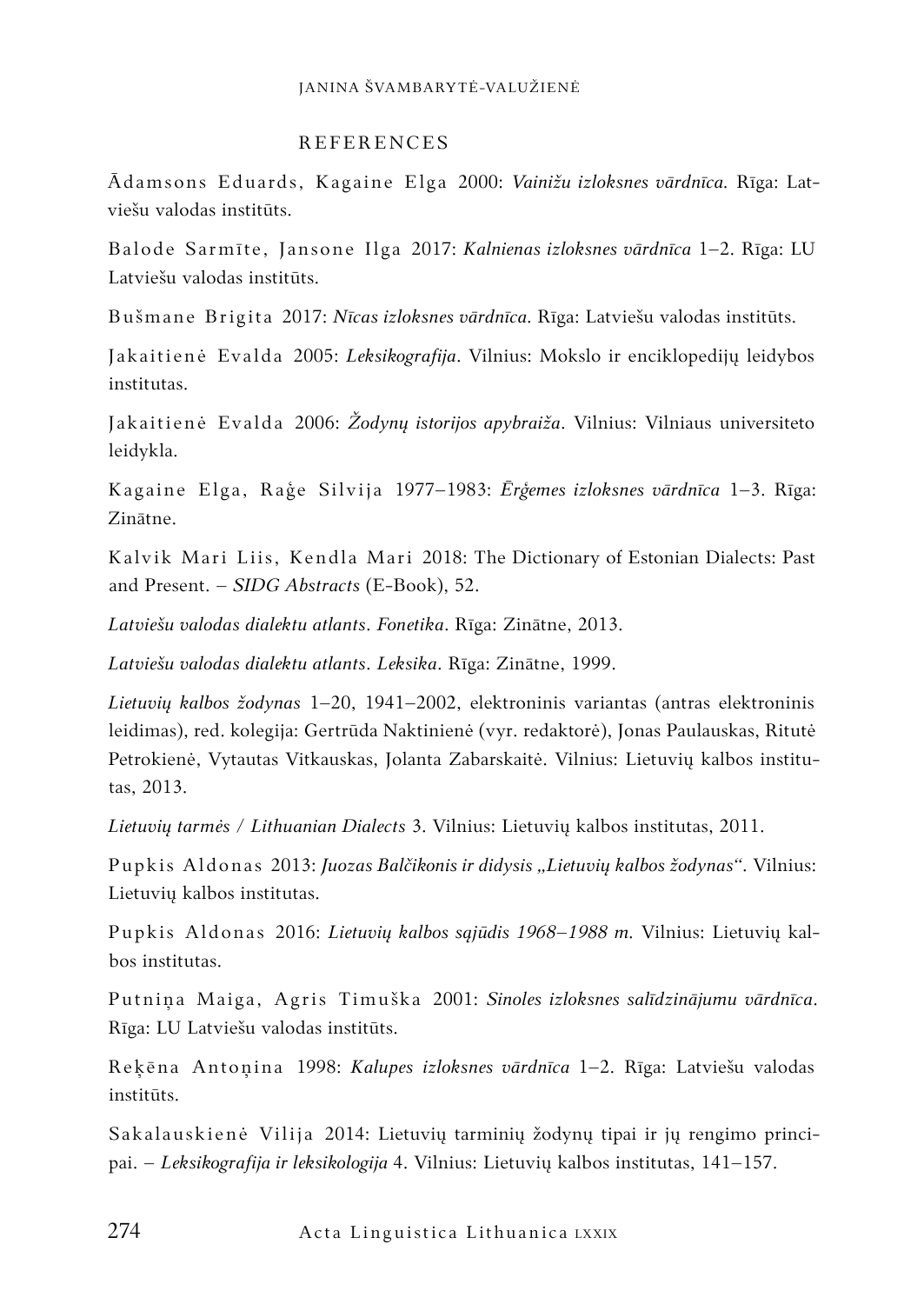Important Aspect of Lithuanian Dialectology: Dialect Dictionaries

Sakalauskienė Vilija 2010: Dialektizmų atranka dabartinės ir bendrinės lietuvių kalbos žodynuose. – *Leksikografija ir leksikologija* 2. Vilnius: Lietuvių kalbos institutas, 295–305.

Švambarytė-Valužienė Janina 2014: Kalbinio punkto gyvavimo situacija: XX a. vidurys–XXI a. pradžia. – *Acta Linguistica Lithuanica* 71. Vilnius: Lietuvių kalbos institutas, 215–228.

Vitkauskas Vytautas 1970: Tarmių žodynų tipai ir sudarymo principai. – *Lietuvos TSR Mokslų akademijos darbai*, A serija 2(33), Vilnius, 153–170.

Zubaitienė Vilma 2015: *Lietuvių tarmės.* Prieiga per internetą: http://web.vu.lt/ flf/v.zubaitiene/files/2015/04/Tarmiu\_zodynai.pdf.

# Svarbus lietuvių dialektologijos aspektas: šnektų žodynai

#### SANTRAUKA

Straipsnyje aptariama lietuvių kalbos tarmių žodynų rengimo raida nuo 1944 iki 2017 m. Kaip žinoma iš istorijos, jaunagramatikių (kalbotyros kryptis, susiformavusi Leipcige (Vokietija) XIX a. pabaigoje ir gyvavusi iki XX a. pradžios) skleistos idėjos padėjo rastis šimtmečio darbui – didžiajam *Lietuvių kalbos žodynui*. Kur kas vėliau, apie XX a. 7–8 dešimtmetį, ėmė kurtis ir lietuviškoji tarmių žodynų rengimo mokykla. Tiesa, tik XXI a. pradžios tarmių žodynuose stengiamasi kiek atsiriboti nuo *Lietuvių kalbos žodyno* rengimo principų ir apsibrėžti savuosius (lizdinis ir nelizdinis žodžių pateikimas; fonetinės transkripcijos taikymas (nuo supaprastintos ir artimos bendrinei kalbai iki išsamios fonetinės); tarminių ypatybių aprašai (nuo aprašomųjų iki mokslo tiriamųjų) ir pan.). Taigi apie susiformavusią lietuvių tarminės leksikografijos kryptį galėtume kalbėti nuo 2000 m.

Nors dar iki dabar tebesvarstomi atskiri žodyno rengimo principai, bet matyti, kad tarmių žodynai rengiami turint kelis tikslus: išliekamąjį, mokslo tiriamąjį, taikomąjį ir mokomąjį (2011 m. mokymo tikslais išleista kompiuterinio žodynėlio – kompaktinės plokštelės *Lietuvių tarmės / Lithuanian Dialects* 3 dalis).

Lietuvos okupacijos (1944–1990) ir antrosios Lietuvos Nepriklausomybės metais (1990–2017) išleista 15 šnektų žodynų, parengtų profesionalių kalbininkų ir mėgėjų. Visi jie straipsnyje apibūdinami laiko, apimties, užrašymo (tarminių ženklų) ir geografiniu požiūriais.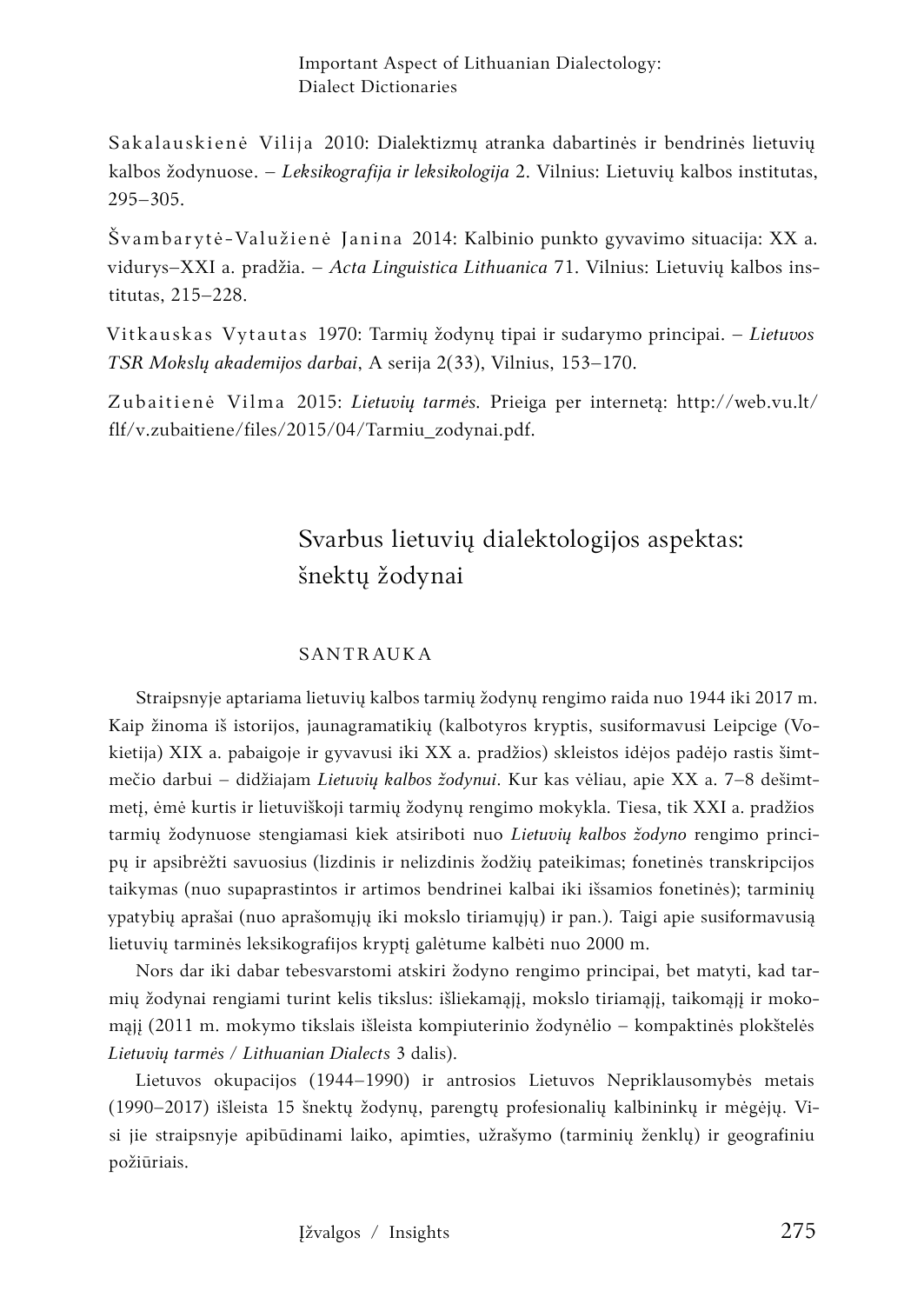Pastebėta, kad 1990–2008 m. buvo intensyviausias šnektų žodynų rengimo ir leidimo metas. Nuo 2008 iki 2017 m. pasirodo jau moksliniu pagrindu parengti keliatomiai šnektų žodynai.

Visi šnektų žodynai pagal apimtį yra dvejopi: vienatomiai arba keliatomiai. Iki 2000 m. daugiausia rengti vienatomiai žodynai, o nuo 2000 m. ima rodytis dvitomių, tritomių ir keturtomių lietuvių kalbos šnektų žodynų.

Žodynų iliustraciniai pavyzdžiai užrašomi įvairiai. Yra žodynų, parašytų bendrine kalba. Labai dažnai šnektų žodynų sudarytojai naudoja supaprastintą fonetinę transkripciją. Naujausių tarminių šnektų žodynų iliustraciniai pavyzdžiai jau pateikiami išsamia fonetine transkripcija.

Tarmių požiūriu žodynai pasiskirstę taip: 3 skirti žemaičių šnektoms (Vytauto Vitkausko *Šiaurės rytų dūnininkų šnektų žodynas* (1976), Juozo Aleksandravičiaus *Kretingos tarmės žodynas* (2011), Birutės Vanagienės *Šiaurės vakarų žemaičių žodynas* (t. 1, 2014, t. 2, 2015)), o 12 – aukštaičių šnektoms (Jono Petrausko, Aloyzo Vidugirio *Lazūnų tarmės žodynas* (1985), Gertrūdos Naktinienės, Aldonos Paulauskienės, Vytauto Vitkausko *Druskininkų tarmės žodynas* (1988), Aloyzo Vidugirio *Zietelos šnektos žodynas* (1998), Vito Labučio *Daukšių krašto žodynas* (2002), *Zanavykų šnektos žodynas* (t. 1, 2003, t. 2, 2004, t. 3, 2006), *Dieveniškių šnektos žodynas* (t. 1, 2005, t. 2, 2010), Klementinos Vosylytės *Kupiškėnų žodynas* (t. 1, 2007, t. 2, 2010, t. 3, 2012, t. 4, 2013), Angelės Vilutytės *Kaltanėnų šnektos žodynas* (2008), Aldono Pupkio *Kazlų Rūdos šnektos žodynas* (t. 1, 2008, t. 2, 2009), Žanetos Markevičienės, Aurimo Markevičiaus *Vidiškių šnektos žodynas* (2014), *Lietuvininkų tarmių žodynas* (2014), Astos Leskauskaitės, Vilijos Ragaišienės *Pietinių pietų aukštaičių šnektų žodynas* (t. 1, 2016)).

Geografiniu požiūriu daug šnektų žodynų yra parengta iš paribio vietų. Lietuvių kalbos instituto dialektologų ir tarmėtyrininkų, dirbusių Lietuvos aukštosiose mokyklose (Vilniaus universitete, Edukologijos universitete), tikslingai tiriama ir saugoma šnektų ar tarmių periferija: lietuvių kalbos tarmių etninėse Lietuvos žemėse ar Lietuvos paribyje esančių šnektų, taip pat ir Lietuvos teritorijoje išsidėsčiusių lietuvių kalbos šnektų bei tarmių paribio leksika.

Straipsnyje priminta ir latvių bei estų tarmių žodynų rengimo tradicija bei esama padėtis.

Įteikta 2018 m. spalio 10 d.

JANINA ŠVAMBARYTĖ-VALUŽIENĖ *Institute of the Lithuanian Language Petro Vileišio g. 5, LT-10308 Vilnius, Lietuva janina.valuziene@gmail.com*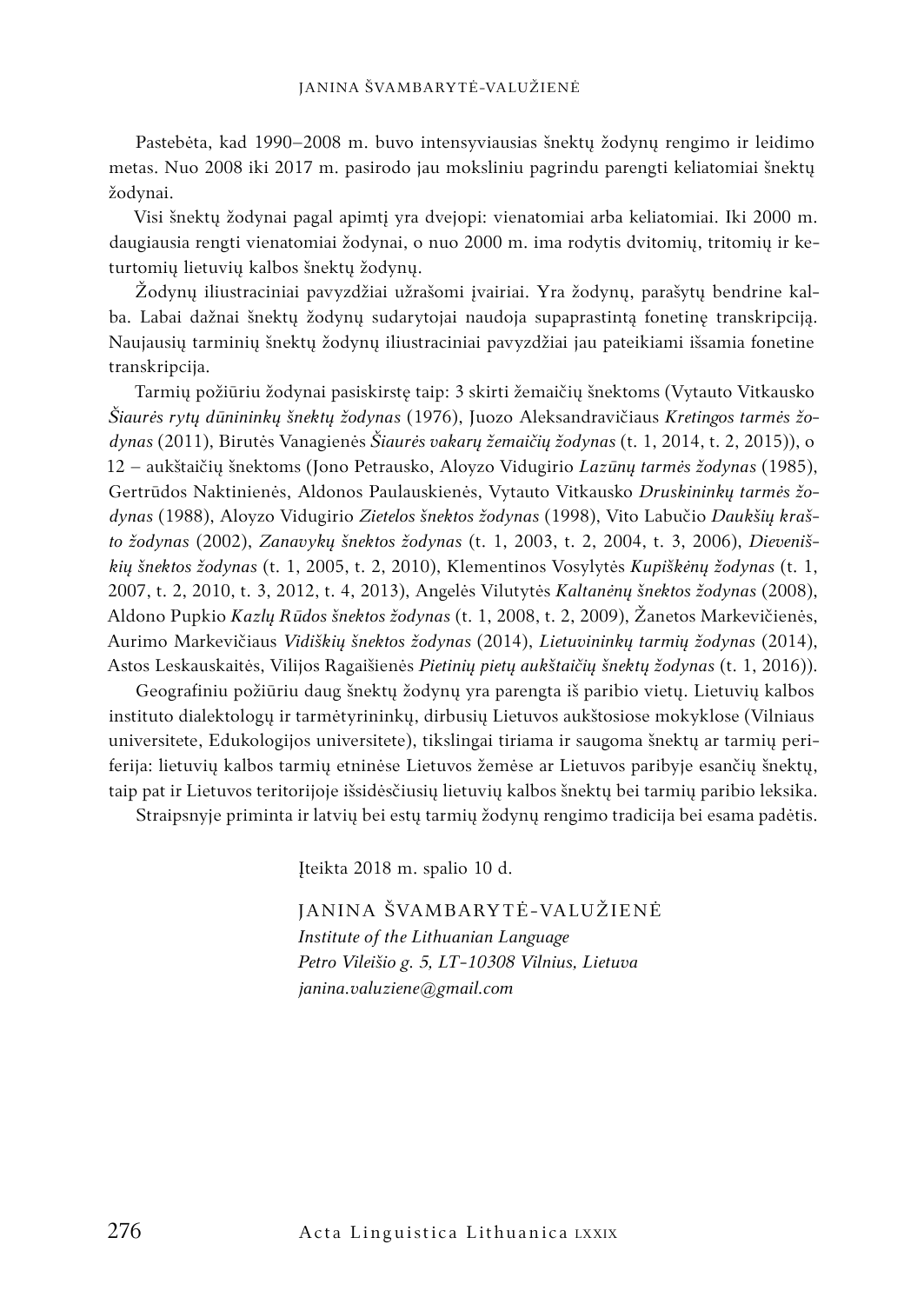| compiler (-s) <sup>16</sup><br>$\overline{\phantom{0}}$<br>Author (-s)                              | Title of dictionary                      | Dialect, subdialect                                   | Publishing<br>date                          | vocabulary<br>Sample of | dictionary<br>Type of |
|-----------------------------------------------------------------------------------------------------|------------------------------------------|-------------------------------------------------------|---------------------------------------------|-------------------------|-----------------------|
| Vytautas Vitkauskas                                                                                 | Šiaurės rytų dūnininkų<br>šnektų žodynas | Southern Zemaitian<br>(Eastern Varniškiai)            | 1976                                        | 50 thousand             | Differential          |
| loyzas<br>Jonas Petrauskas, A<br>Vidugiris                                                          | Lazūnų tarmės<br>žodynas                 | Eastern Aukštaitian<br>Vilniškiai (Eastern<br>Dzūkai) | 1985                                        | 30 thousand             | Exhaustive            |
| Gertrūda Naktinienė, Aldona<br>Paulauskienė, Vytautas<br>Vitkauskas                                 | Druskininkų tarmės<br>žodynas            | Southern Aukštaitian<br>(Dzūkai)                      | 1988                                        | 50 thousand             | Exhaustive            |
| Aloyzas Vidugiris                                                                                   | Zietelos šnektos<br>zodynas              | Aukštaitian<br>South-east                             | 1998                                        | 40 thousand             | Exhaustive            |
| Vitas Labutis                                                                                       | Daukšių krašto<br>zodynas                | South of Western<br>Aukštaitian                       | 2002                                        | Not specified           | Differential?         |
| Klementina Vosylytė and<br>// Aldonas Pupkis,<br>others                                             | Zanavykų šnektos<br>zodynas              | Western Aukštaitian<br>Kauniškiai                     | Vo. 2, 2004,<br>Vo. 1, 2003,<br>Vo. 3, 2006 | 120 thousand            | Exhaustive            |
| Kazys<br>Danguolė Mikulėnienė,<br>$\frac{1}{2}$ Laima Grumadienė,<br>Aloyzas Vidugiris,<br>Morkūnas | Dieveniškių šnektos<br>zodynas           | Eastern Aukštaitian<br>Vilniškiai                     | Vo. 1, 2005,<br>Vo. 2, 2010                 | 50 thousand             | Exhaustive            |

Appendix<br>LITHUANIAN DIALECT DICTIONARIES LITHUANIAN DIALECT DICTIONARIES Appendix

<sup>16</sup> The mark // is followed by the names and surnames of compilers. Sometimes there are names of both authors and compilers mentioned. Compilers finished preparing the dictionary after the death of authors. In those dictionaries where texts were written by the group of authors, names pilers finished preparing the dictionary after the death of authors. In those dictionaries where texts were written by the group of authors, names 16 The mark // is followed by the names and surnames of compilers. Sometimes there are names of both authors and compilers mentioned. Com- $\overline{\phantom{a}}$  $\bigg|$  $\begin{array}{c} \hline \end{array}$  $\overline{\phantom{a}}$  $\overline{\phantom{a}}$  $\begin{array}{c} \hline \end{array}$  $\bigg|$  $\overline{\phantom{a}}$ of editors are enclosed after the mark //. of editors are enclosed after the mark //. $\bigg|$  $\begin{array}{c} \hline \end{array}$  $\bigg|$  $\overline{\phantom{a}}$  $\overline{\phantom{a}}$  $\bigg|$  $\begin{array}{c} \hline \end{array}$ 

#### Important Aspect of Lithuanian Dialectology: Dialect Dictionaries